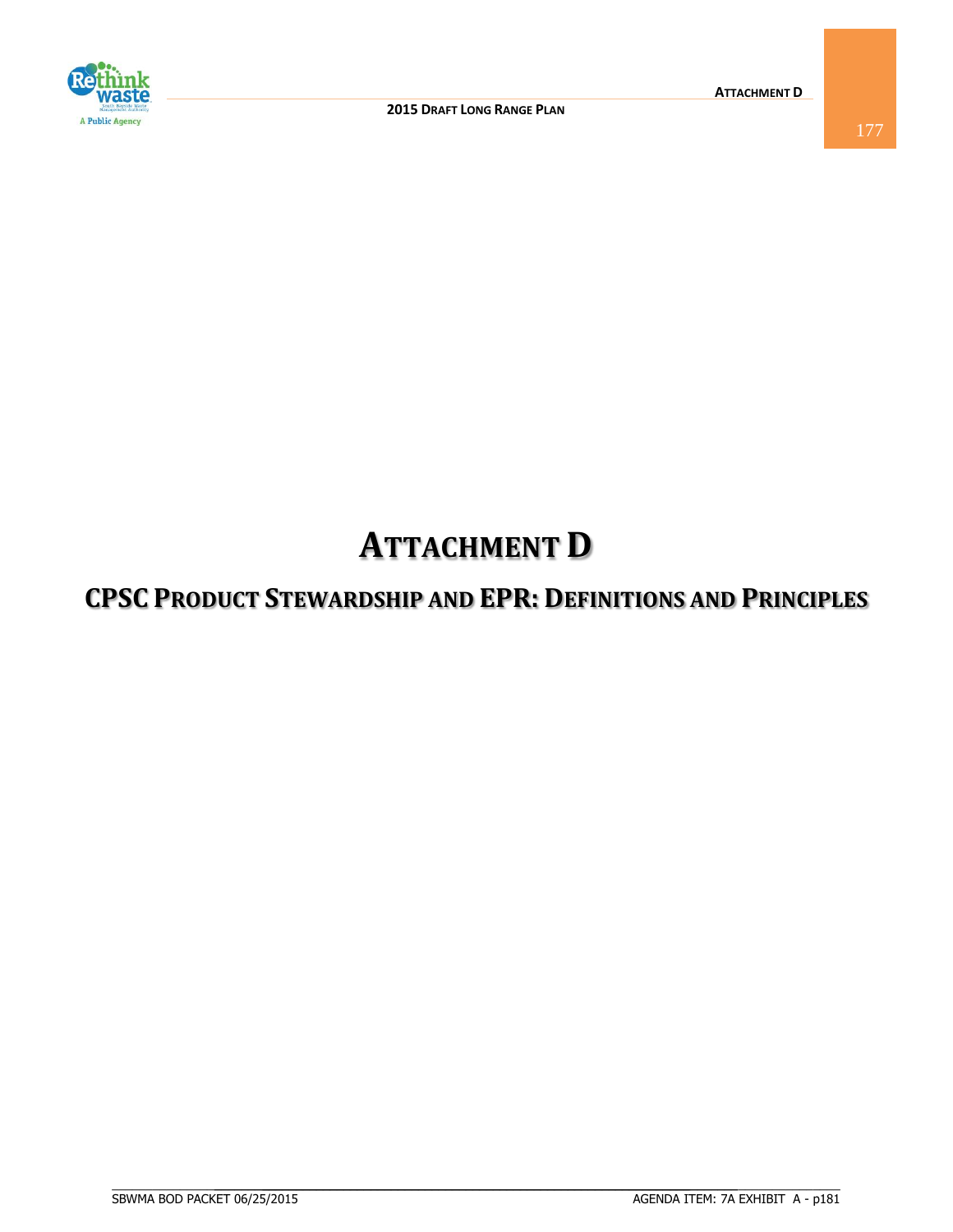





## **PRODUCT STEWARDSHIP AND EXTENDED PRODUCER RESPONSIBILITY: DEFINITIONS AND PRINCIPLES**

### **Reducing Economic, Environmental, Health, and Safety Impacts from Consumer Products**

The growing product stewardship movement in the United States seeks to ensure that those who design, manufacture, sell, and use consumer products take responsibility for reducing negative impacts to the economy, environment, public health, and worker safety. These impacts can occur throughout the lifecycle of a product and its packaging, and are associated with energy and materials consumption; waste generation; toxic substances; greenhouse gases; and other air and water emissions. In a product stewardship approach, manufacturers that design products and specify packaging have the greatest ability, and therefore greatest responsibility, to reduce these impacts by attempting to incorporate the full lifecycle costs into the cost of doing business.

The terms *product stewardship* and *extended producer responsibility (EPR)* are often used differently by stakeholders involved in the product stewardship movement. The purpose of this document is to harmonize terminology in the U.S. and to guide development of policies, legislation, and other initiatives by governments, companies, and other organizations. By speaking the same language, we can have a constructive public discussion.

We use the following definitions for product stewardship and EPR. Since we define EPR as a legislative approach, we believe it requires further clarification and therefore developed the subsequent *Principles of Extended Producer Responsibility*.

**Product Stewardship** is the act of minimizing health, safety, environmental and social impacts, and maximizing economic benefits of a product and its packaging throughout all lifecycle stages. The producer of the product has the greatest ability to minimize adverse impacts, but other stakeholders, such as suppliers, retailers, and consumers, also play a role. Stewardship can be either voluntary or required by law.

**Extended Producer Responsibility (EPR)** is a mandatory type of product stewardship that includes, at a minimum, the requirement that the producer's responsibility for their product extends to post-consumer management of that product and its packaging. There are two related features of EPR policy: (1) shifting financial and management responsibility, with government oversight, upstream to the producer and away from the public sector; and (2) providing incentives to producers to incorporate environmental considerations into the design of their products and packaging.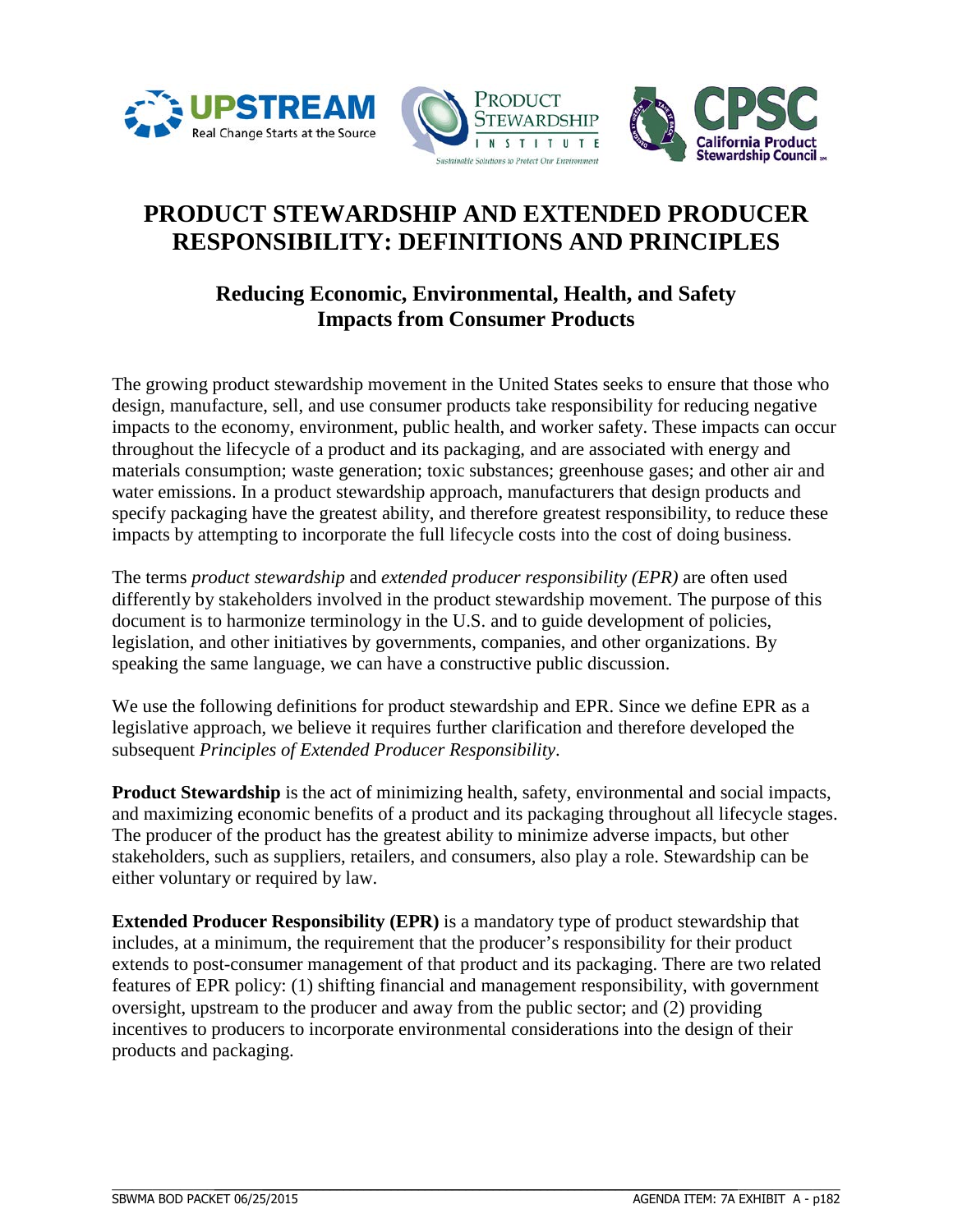#### **PRINCIPLES OF EXTENDED PRODUCER RESPONSIBILITY**

The following EPR Principles include key elements that should be included in all EPR legislation. Although these Principles will be applied differently by different jurisdictions, they are aspirational and considered best practice to achieve maximum results.

- **Producer Responsibility**
	- o Producers are required to design, manage, and finance programs for end-of-life management of their products and packaging as a condition of sale. These programs may or may not use existing collection and processing infrastructure. Programs should cover all products in a given category, including those from companies no longer in business and from companies that cannot be identified.
- **Level Playing Field** 
	- o All producers within a particular product category have the same requirements, whether they choose to meet them individually or jointly with other producers.
- **Results-based**
	- o Producers have flexibility to design the product management system to meet the performance goals established by government, with minimum government involvement.
	- o Producer-managed systems must follow the resource conservation hierarchy of reduce, reuse, recycle, and beneficially use, as appropriate.
	- o Products must be managed in a manner that is protective of human health and the environment.
	- o Producers design and implement public education programs to ensure achievement of performance goals and standards established by government.
	- o All consumers have convenient access to collection opportunities without charge.
- **Transparency and Accountability**
	- o Government is responsible for ensuring that producer programs are transparent and accountable to the public.
	- o Producer programs, including their development and the fate of products managed, provide opportunity for input by all stakeholders.
- **Roles for Government, Retailers and Consumers**
	- o Government is responsible for ensuring a level playing field for all parties in the product value chain to maintain a competitive marketplace with open access to all, for setting and enforcing performance goals and standards, for supporting industry programs through procurement, and for helping educate the public.
	- o Retailers only sell brands within a covered product category that are made by producers participating in an industry program, and are responsible for providing information to consumers on how to access the programs.
	- o Consumers have a responsibility to reduce waste, reuse products, use take-back and other collection programs, and make appropriate purchasing decisions based on available information about product impacts and benefits.

 $\_$  ,  $\_$  ,  $\_$  ,  $\_$  ,  $\_$  ,  $\_$  ,  $\_$  ,  $\_$  ,  $\_$  ,  $\_$  ,  $\_$  ,  $\_$  ,  $\_$  ,  $\_$  ,  $\_$  ,  $\_$  ,  $\_$  ,  $\_$  ,  $\_$  ,  $\_$  ,  $\_$  ,  $\_$  ,  $\_$  ,  $\_$  ,  $\_$  ,  $\_$  ,  $\_$  ,  $\_$  ,  $\_$  ,  $\_$  ,  $\_$  ,  $\_$  ,  $\_$  ,  $\_$  ,  $\_$  ,  $\_$  ,  $\_$  ,

 $\mathcal{L}_\mathcal{L} = \{ \mathcal{L}_\mathcal{L} = \{ \mathcal{L}_\mathcal{L} = \{ \mathcal{L}_\mathcal{L} = \{ \mathcal{L}_\mathcal{L} = \{ \mathcal{L}_\mathcal{L} = \{ \mathcal{L}_\mathcal{L} = \{ \mathcal{L}_\mathcal{L} = \{ \mathcal{L}_\mathcal{L} = \{ \mathcal{L}_\mathcal{L} = \{ \mathcal{L}_\mathcal{L} = \{ \mathcal{L}_\mathcal{L} = \{ \mathcal{L}_\mathcal{L} = \{ \mathcal{L}_\mathcal{L} = \{ \mathcal{L}_\mathcal{$